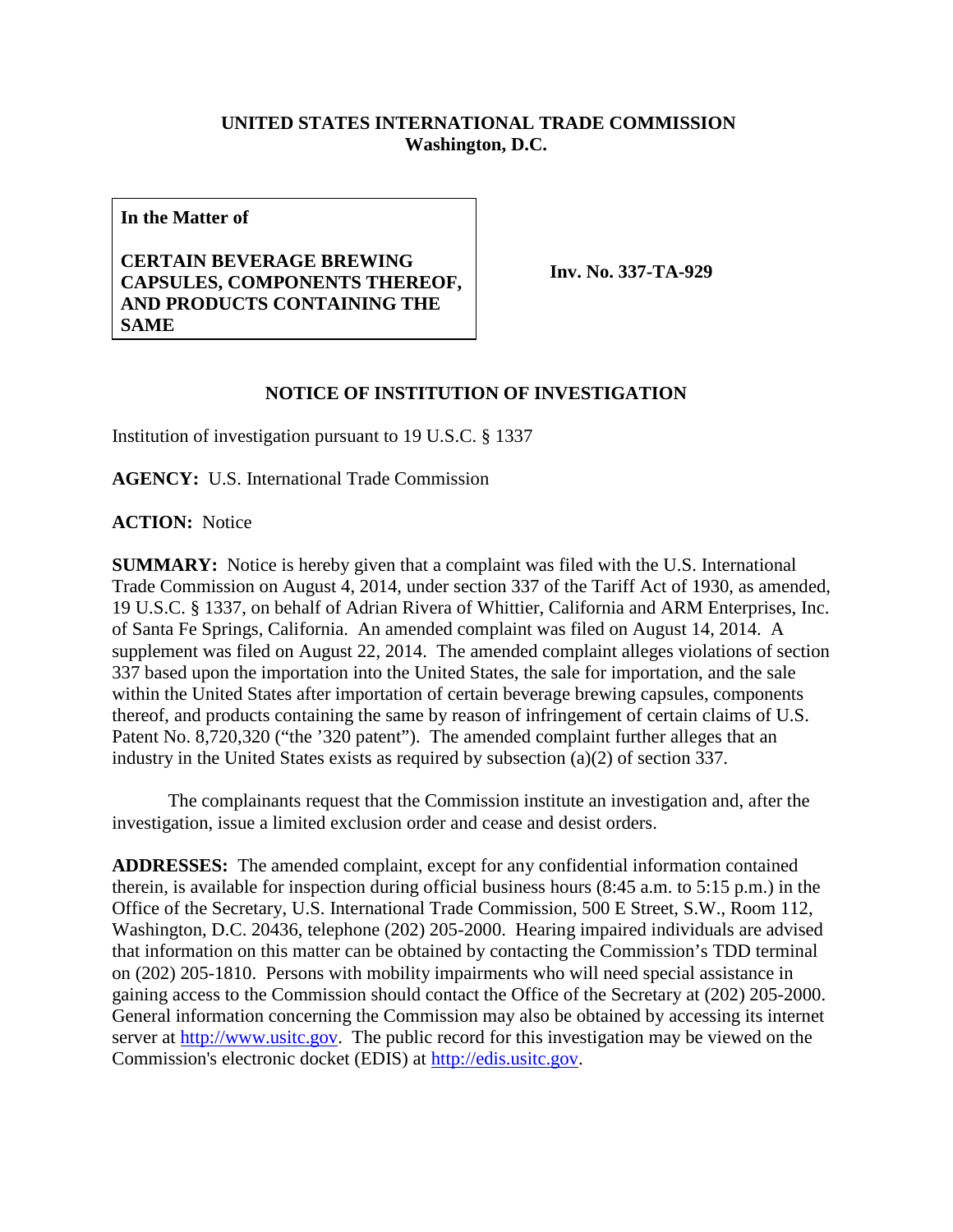**FOR FURTHER INFORMATION CONTACT:** The Office of Unfair Import Investigations, U.S. International Trade Commission, telephone (202) 205-2560.

**AUTHORITY:** The authority for institution of this investigation is contained in section 337 of the Tariff Act of 1930, as amended, and in section 210.10 of the Commission's Rules of Practice and Procedure, 19 C.F.R. § 210.10 (2014).

**SCOPE OF INVESTIGATION:** Having considered the amended complaint, the U.S. International Trade Commission, on September 3, 2014, **ORDERED THAT** –

(1) Pursuant to subsection (b) of section 337 of the Tariff Act of 1930, as amended, an investigation be instituted to determine whether there is a violation of subsection  $(a)(1)(B)$  of section 337 in the importation into the United States, the sale for importation, or the sale within the United States after importation of certain beverage brewing capsules, components thereof, and products containing the same by reason of infringement of one or more of claims 5-8 and 18- 20 of the '320 patent, and whether an industry in the United States exists as required by subsection (a)(2) of section 337;

(2) For the purpose of the investigation so instituted, the following are hereby named as parties upon which this notice of investigation shall be served:

(a) The complainants are:

Adrian Rivera 14979 Lodosa Drive Whittier, CA 90605

Adrian Rivera Maynez Enterprises, Inc. 9737 Bell Ranch Drive Santa Fe Springs, CA 90670

(b) The respondents are the following entities alleged to be in violation of section 337, and are the parties upon which the complaint is to be served:

Solofill LLC 3515 Avignon Court Houston, TX 77802

DonGuan Hai Rui Precision Mould Co., Ltd. No. 1 Chuangxing Road DaNig Industry HuMen Town, Dong Guan City GuangDong Province, China 523000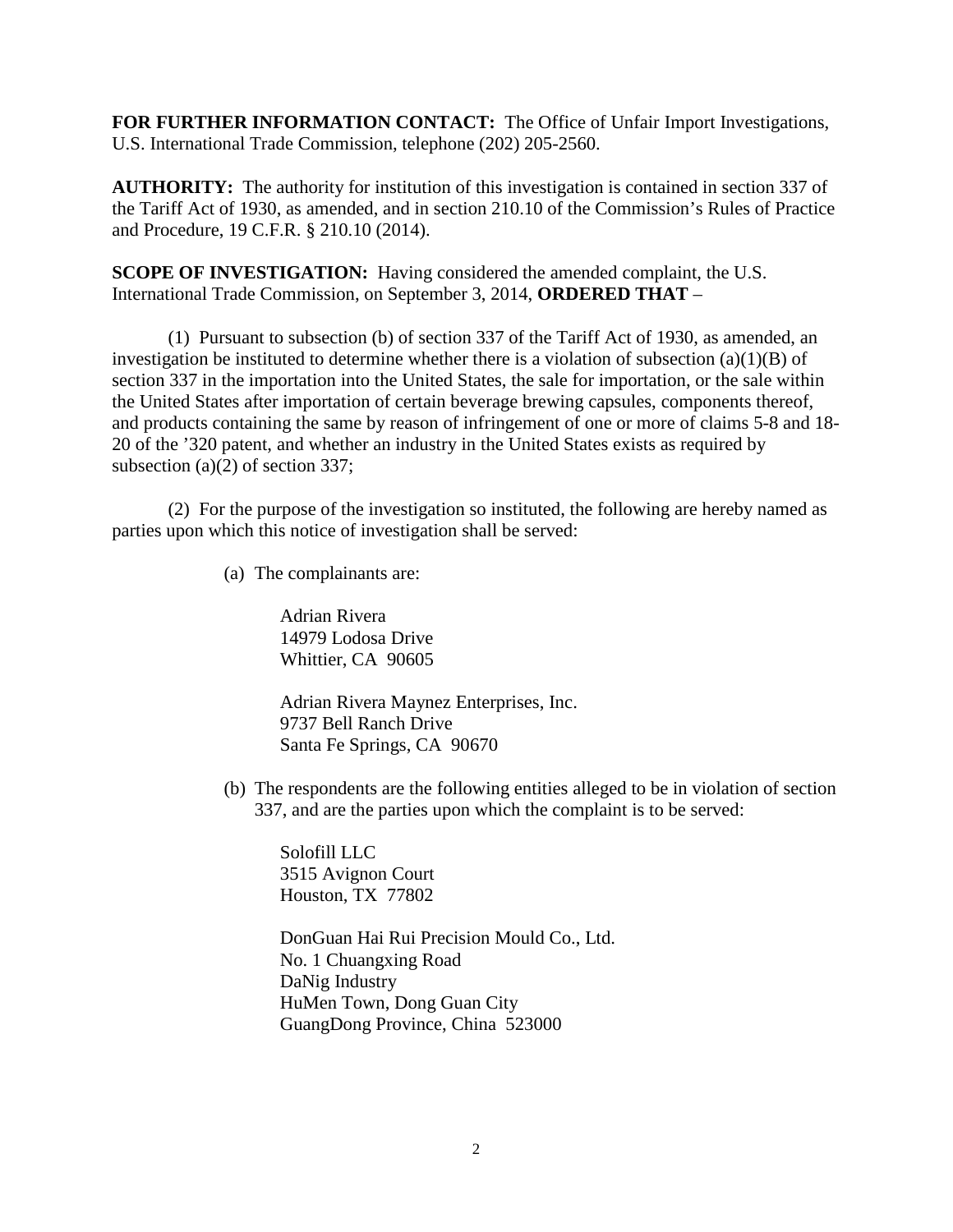Eko Brands, LLC  $6029$  238<sup>th</sup> Street SE, Suite 130 Woodinville, WA 98072

Evermuch Technology Co., Ltd. Room 515-516, 5/F, Technology Park, 18, On Lai Street, Shatin, New Territories Hong Kong

Ever Much Company Ltd. East No. 1, Pak Shek Ha Village Fu Yong, BaoAn Shenzhen, China 5181000

Melitta USA, Inc. 13925  $58<sup>th</sup>$  Street North Clearwater, FL 33760-3712

LBP Mfg. Inc. 1325 S. Cicero Avenue Cicero, IL 60804

LBP Packaging (Shenzhen) Co. Ltd. 1 F Building A Reservoir Road No. 3 Huangpu Shajing Office of the Streets Baoan District Shenzhen Guangdon China 5181000

Spark Innovators, Corp. 41 Kulick Road Fairfield, NJ 07004

B. Marlboros International Ltd. (HK) Unit A 12f Billion Center Tower A No. 1 Wang Kwong Road Kowloon Bay Hong Kong

Amazon.com, Inc. 410 Terry Avenue North Seattle, WA 98109-5210

(c) The Office of Unfair Import Investigations, U.S. International Trade Commission, 500 E Street, S.W., Suite 401, Washington, D.C. 20436; and

(3) For the investigation so instituted, the Chief Administrative Law Judge, U.S. International Trade Commission, shall designate the presiding Administrative Law Judge.